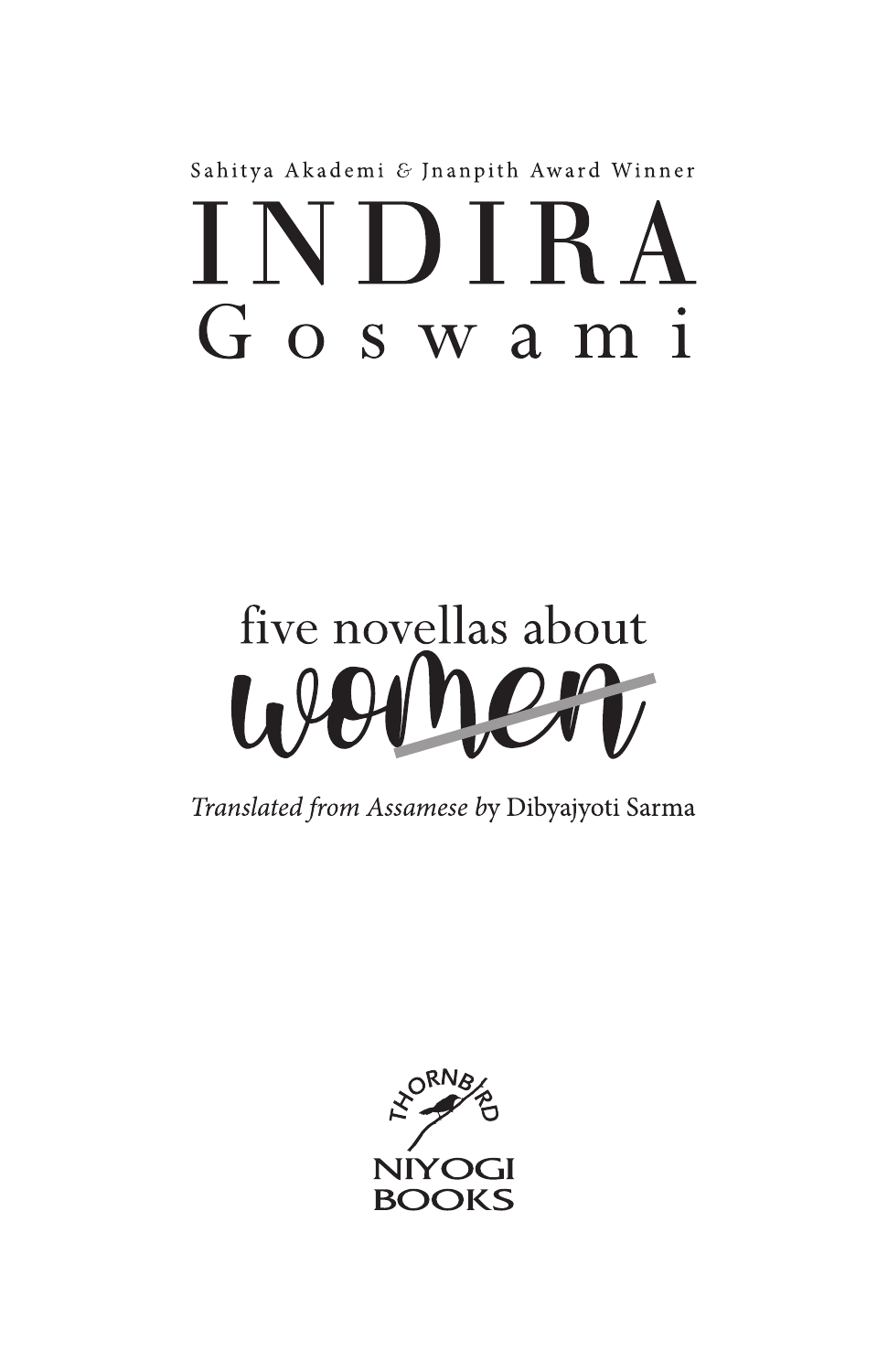#### Published by **NIYOGI BOOKS**

Block D, Building No. 77, Okhla Industrial Area, Phase-I, New Delhi-110 020, INDIA Tel: 91-11-26816301, 26818960 Email: niyogibooks@gmail.com Website: www.niyogibooksindia.com

Text © Sabita Sarma Translation © Dibyajyoti Sarma

Editor: K.E. Priyamvada Design: Shashi Bhushan Prasad Cover design: Pinaki De

ISBN: 978-93-91125-07-3 Publication: 2021

This is a work of fiction. The names, characters and incidents portrayed in it are the work of the author's imagination. Any resemblance to actual persons, living or dead, events or localities, is entirely coincidental.

All rights are reserved. No part of this publication may be reproduced or transmitted in any form or by any means, electronic or mechanical, including photocopying, recording or by any information storage and retrieval system without prior written permission and consent of the Publisher.

Printed at: Niyogi Offset Pvt. Ltd., New Delhi, India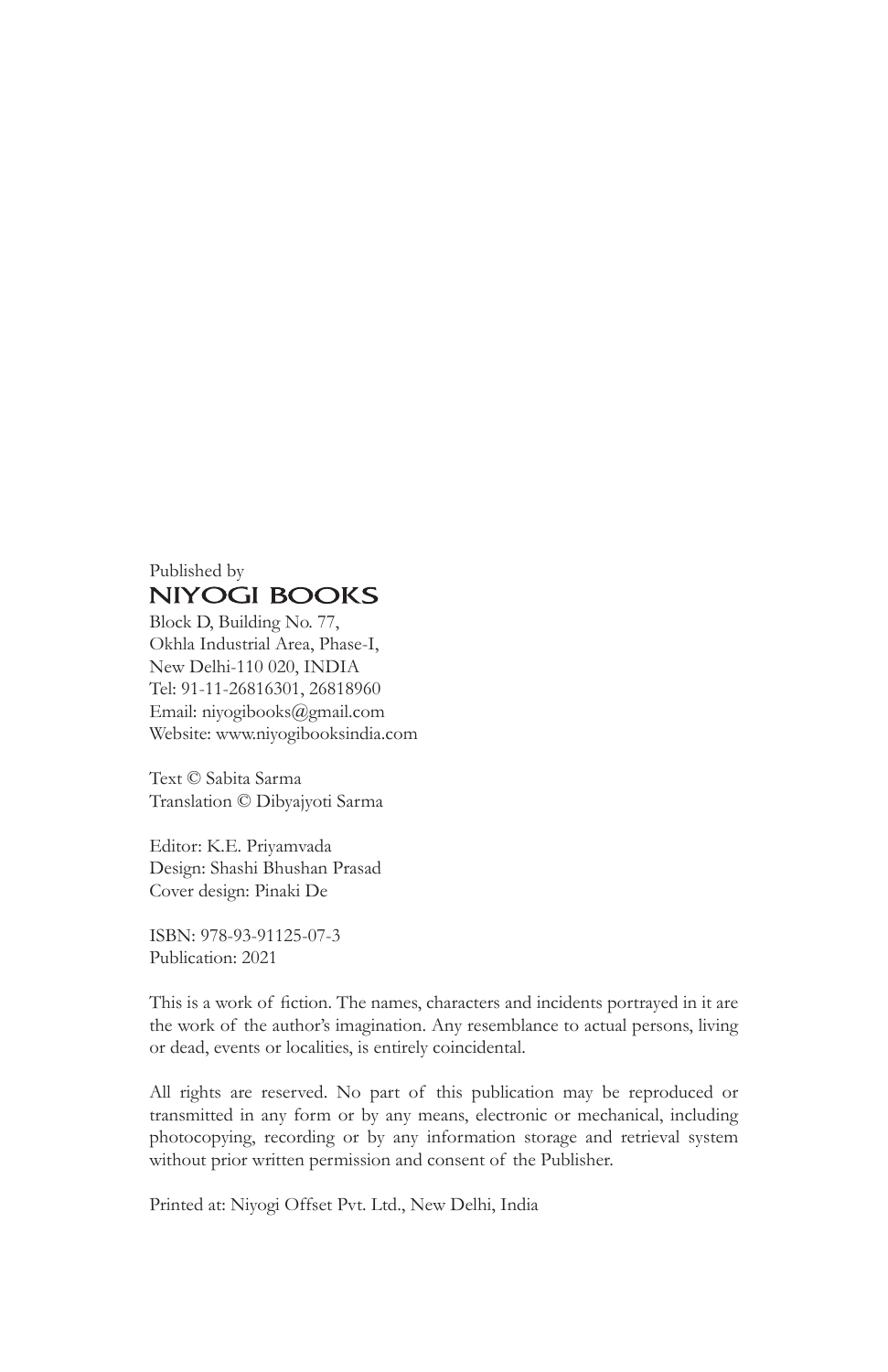## **Contents**

| Introduction                 | 5   |
|------------------------------|-----|
| Translator's Note            | 19  |
| Breaking the Begging Bowl    | 25  |
| The Blood of Devipeeth       | 89  |
| Delhi, 5 November 1991       | 123 |
| Ishwari's Doubts and Desires | 163 |
| The Touchstone               | 207 |
| Glossary                     | 238 |
| Chronology of Events         | 251 |
| Bibliography                 | 253 |
| Acknowledgements             | 255 |
| About the Translator         | 256 |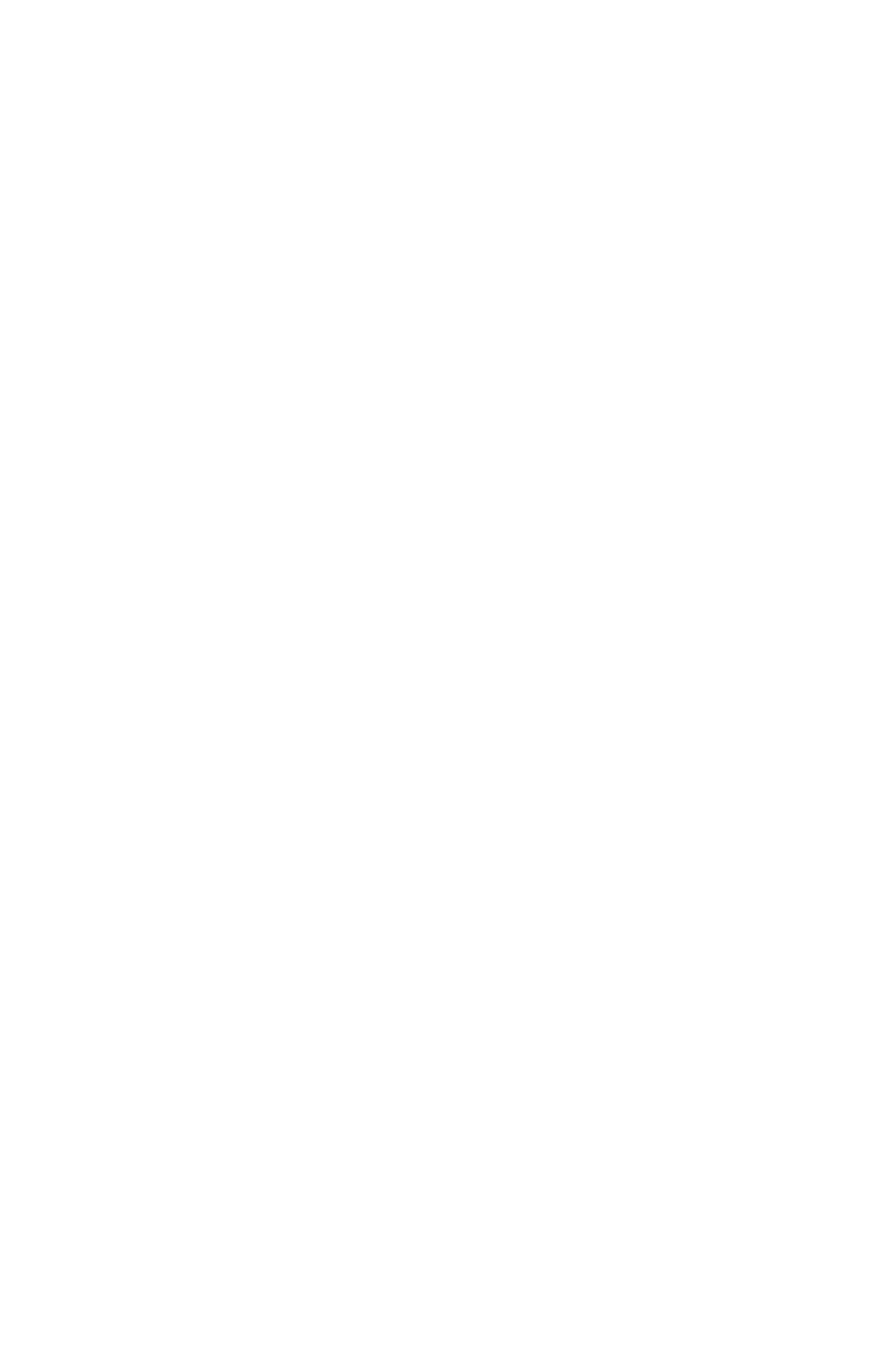### **Introduction**

#### **Contextualising Indira Goswami**

Is Indira Goswami still relevant? The answer is an empathic yes—both as an Assamese writer of influence and a woman writer of importance. She blazed the trail by tackling hitherto taboo issues in her writings (widowhood, female sexuality, caste/class oppression) and remains one of the few writers to do so with the clear-eyed vision of a seasoned storyteller and the zealousness of an activist.

In Goswami's writing, the personal is always political. She wrote what she saw and what she saw was an unjust world at war with itself within the bounds of patriarchy. Her vision of the world was the universal desire to transcend the norms of society and live the idealised individual life. While her characters usually fail to achieve this, what makes Goswami's writing important is this indomitable desire, this constant struggle to rise above one's station. Thus, as long as there's societal strife, as long as women struggle to assert their rights, Indira Goswami will remain relevant.

In the context of Assamese literature, Goswami was both an outlier and a champion of Assamese literary tradition. On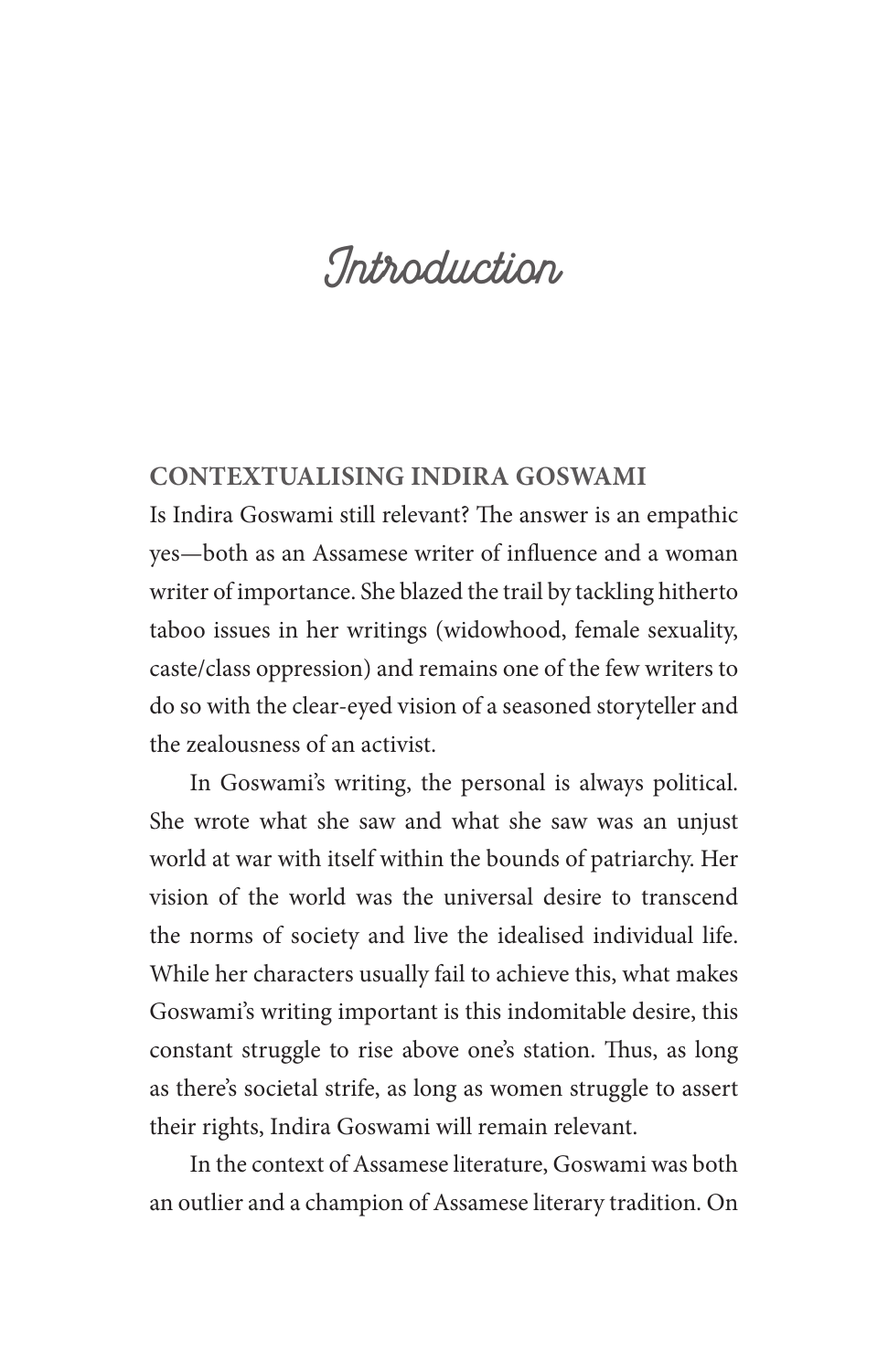the one hand, Goswami broke the mould of the contemporary Assamese writing by foregrounding characters and issues hitherto untouched by her peers (her depiction of frank sexuality and her experimentation with the language was indeed something new). On the other hand, she remained a part of the established Assamese literary tradition (starting from Madhava Kandali, who translated the *Ramayan* into Assamese), with a focus on rural dynamics and literature as a vehicle of social change.

The first Assamese woman writer (and second Assamese person so far) to win the highest national literary award, the Jnanpith, in 2000, Goswami can be seen as one of the early women writers from Assam who exclusively focused on women characters and discussed female sexuality in direct, no-nonsense terms, thus paving the way for other authors like Arupa Patangia Kalita and Purobi Bormudoi. Yet, Goswami's thematic concerns far exceeded any other author's from Assam. Her writings range from the inner workings of a Vaishnavite monastery or the Christian missionaries, to the widows of Vrinadavan or the sadhus of Kamakhya temple, as also to workers' daily struggles in Madhya Pradesh, to psycho-sexual explorations by the youth in a city like Guwahati. She wrote unabashedly about her loneliness and depression ('those days I used to carry vials of sleeping pills in my bag', she writes in her autobiography) and her connection to the disadvantaged (her concern for her Sikh driver during the 1984 riots described by her in *Pages Stained with Blood and Dust*). More than that, with her red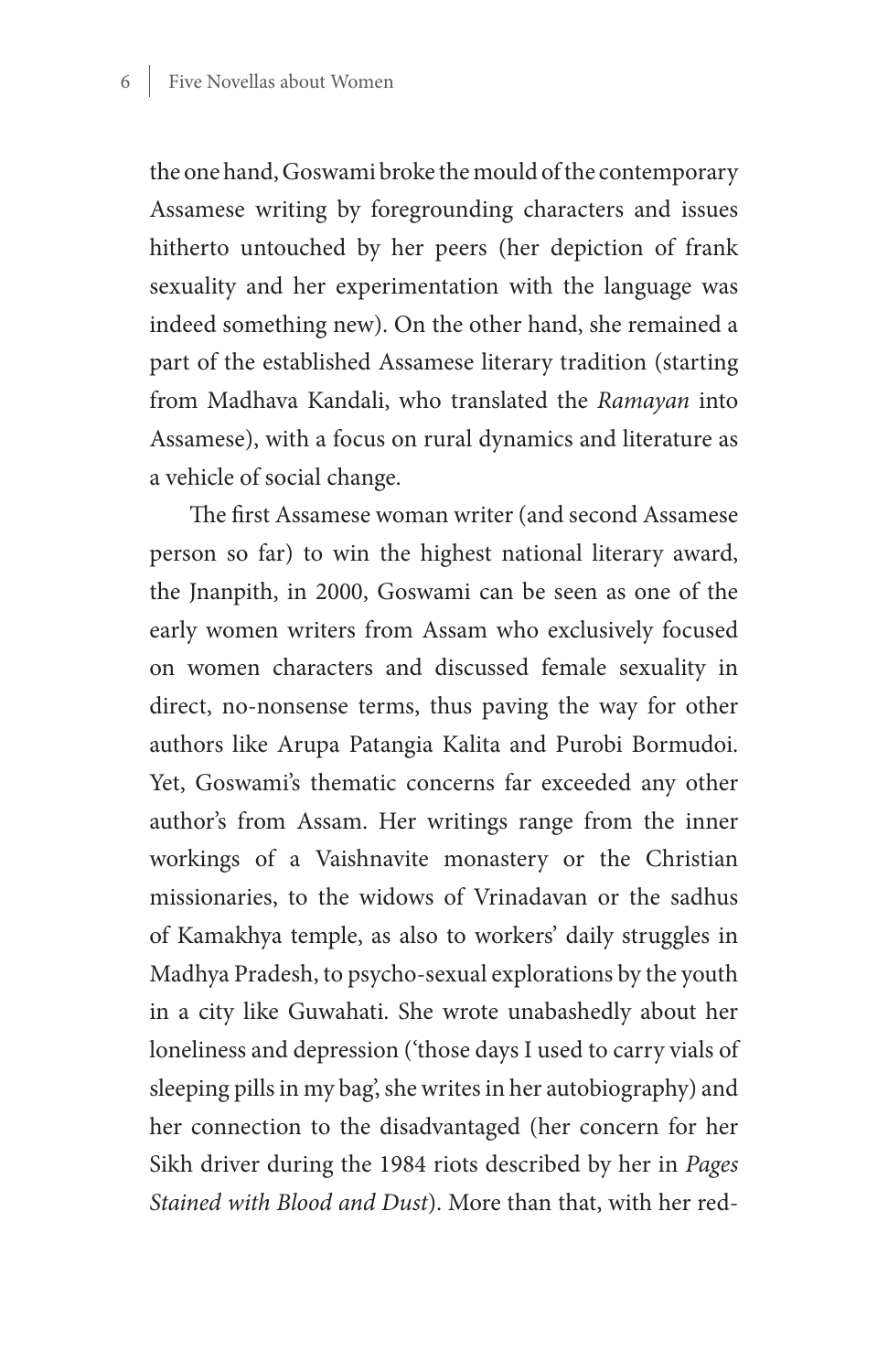bindi adorned forehead, kohl-lined eyes and ever-smiling face, she remains an icon, the beloved Mamoni Baideu for a generation of writers both in Assamese and English.

While primarily a fiction writer, Goswami has never shied away from foregrounding her ideology and beliefs in her writing and her public life. She has written candidly about her depression and suicidal tendencies following the death of her husband. Also, she wrote uninhibitedly about clandestine affairs, female desire and misguided masculinities. Later, she expressed her angst against animal sacrifice at the Kamakhya temple in Guwahati in her creative and journalistic writings. Her active participation to bring the leaders of the banned outfit ULFA to the negotiation table can be seen in much of her non-fiction writing (she was the only civilian who had direct access to the exiled ULFA leader, Paresh Barua).

While Goswami is usually seen as a feminist writer focusing on the themes of women's emancipation, the locus of her writing intersects in the primal conflict between man and woman, with religion and patriarchy fueling this difference by denying women their sexual autonomy and by pushing men towards a false sense of heteromasculinity. While the 'single woman' (usually a widow, a reflection of Goswami's own predicament) remains the centre of her writings, irrespective of settings—be it the village in lower Assam where she grew up, or Vrindavan, or Madhya Pradesh or Delhi—Goswami problematises her heroines by giving them sexual agency that runs counter to the societal expectations. The conflict arising from this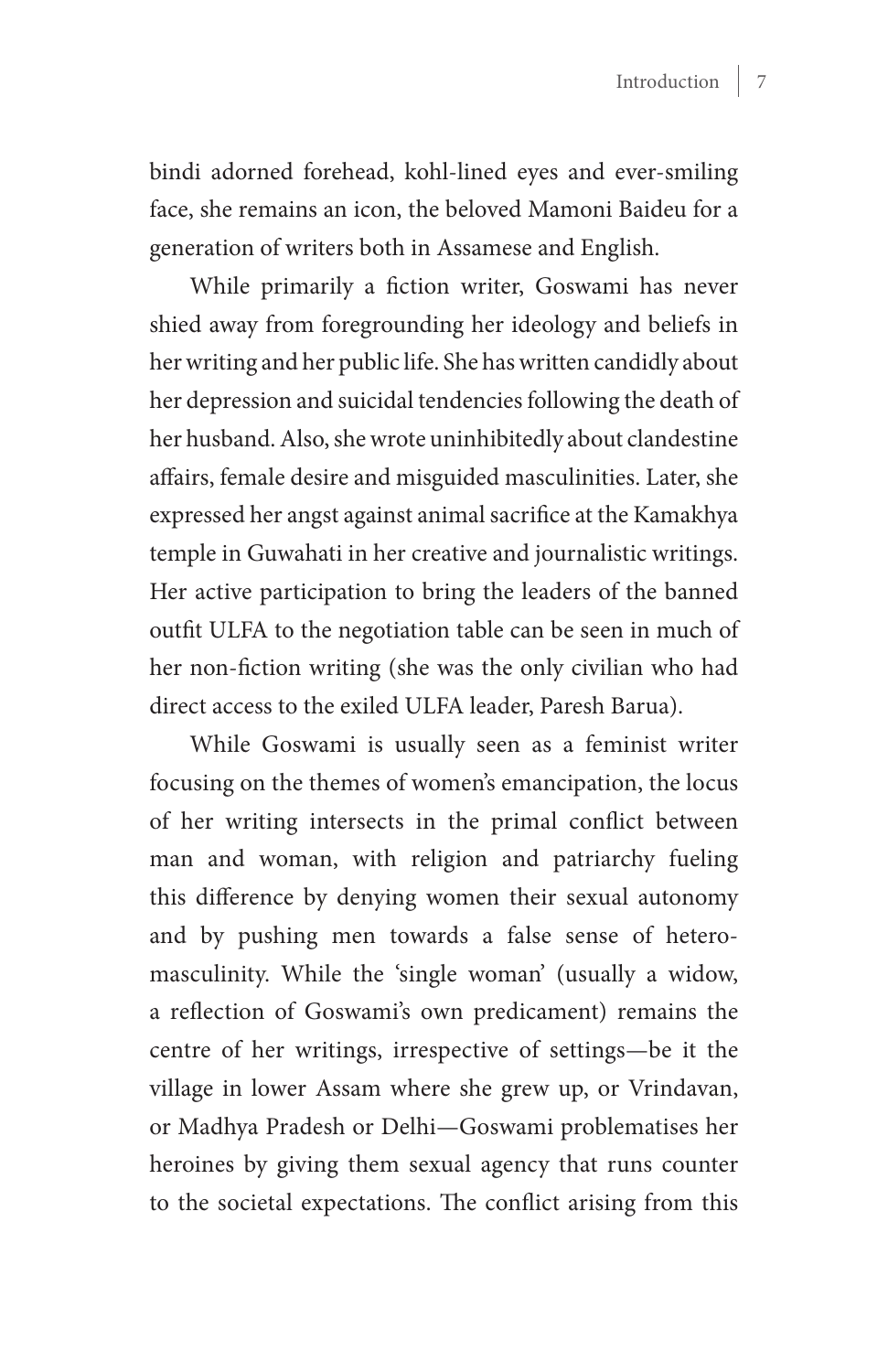clash or the collision between what is deviant and what is rendered normal in a social space is what makes Goswami's writings unique and unprecedented. This inevitably results in violence, both imagined and real ('peeling the skin alive' is one of Goswami's favourite expressions; in a story, a Brahmin woman would rather abort a foetus than carry a lower-caste man's seed, in another a sadhu would sacrifice himself rather than allow animal sacrifice), but it also helps break the status quo. Neither are her women nor her men, villains. Both are victims of the oppressive structures of society/religion.

Goswami wrote exclusively in Assamese under the pseudonym Mamoni Raisom Goswami. She also translated some of her own works into English. We can further contend that Goswami's life and her very act of writing have been shaped as a series of translations: Goswami constantly dealt with translation as an act of defiance, as an act of ushering the change and as an act of negotiating space. She was an attractive young widow who steadfastly fended off advances of suitors and refused to remarry. She was born in an orthodox religious family, yet married outside, against her family's wishes. At a time, when Assamese writing was trying to shed its rural roots to focus on the problems of burgeoning towns and cities, Goswami wrote about farflung places, about the workers' struggles in Kashmir and Madhya Pradesh and about the plight of widows in Vrindavan. She also remains one of the few major Assamese writers to openly write about a homosexual protagonist.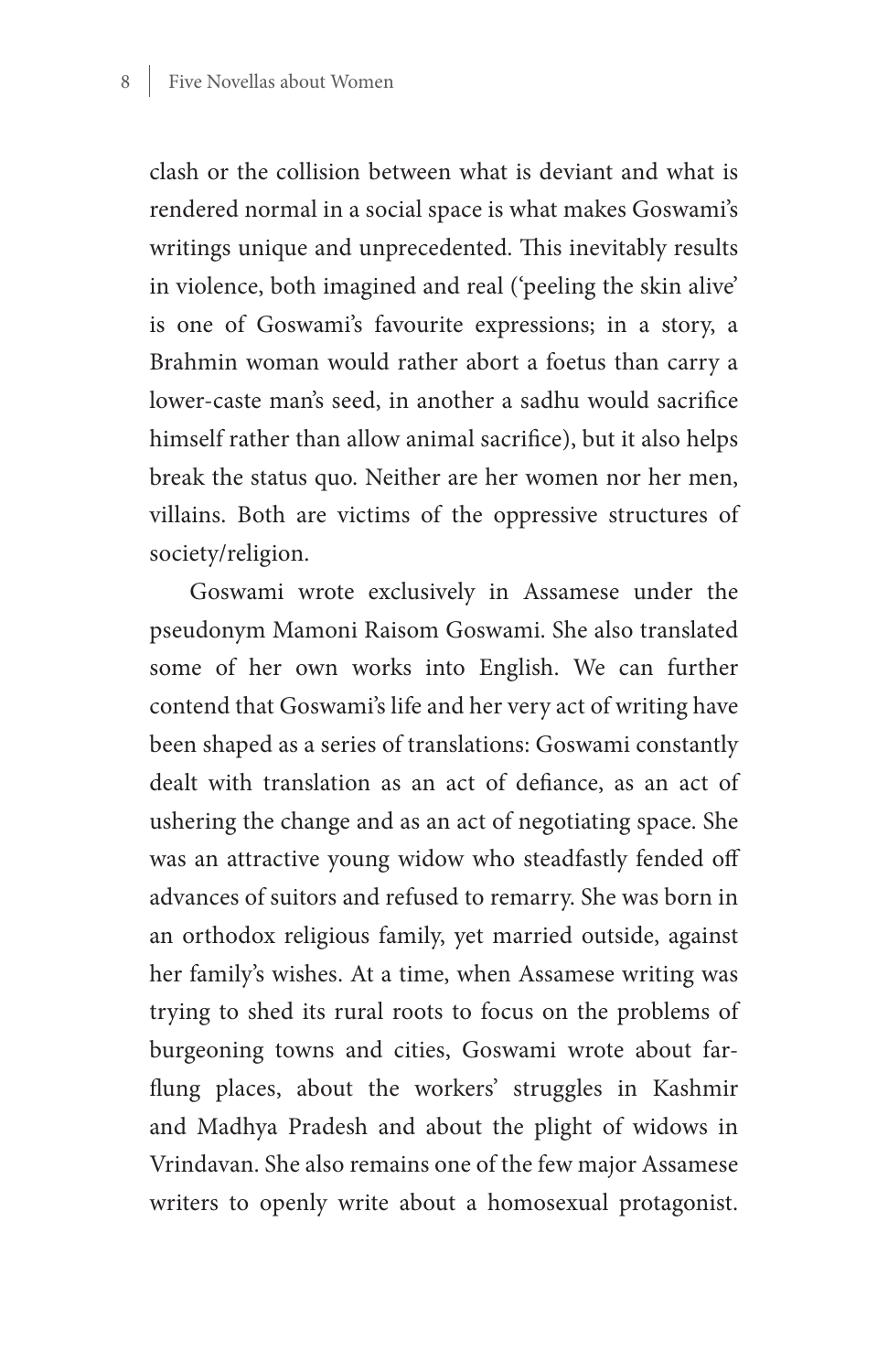Later, during her research on the *Ramayan*, she studied the various translations of the text, which remained a lifelong passion. As faculty at Delhi University, she met North Indian authors writing in Hindi, Punjabi and Urdu and absorbed the currents of the prevailing literatures. At the height of the Assam movement in the 1980s, Goswami translated the Hindi poet Sarveshwar Dayal Saxena's poem, '*Desh Kagaj Par Bana Naksha Nahin Hota*'. A large number of her stories (such as 'Delhi, 5 November 1991'; 'Ishwari's Doubts and Desires' and 'Snake-skin Shoes') are exclusively set in North India and a large number of Hindi words are used by her. She popularised the Urdu/Hindi word 'Khoonkhaar' (violent/cruel) in Assamese. On the other hand, the setting of her fictional world in Assam remained restricted to either Guwahati or the region of Chaygaon in lower Assam, where the language is a dialect of the Kamrupiya, which itself is a dialect of Assamese. That is why some of her Assamese stories contain glossaries.

The context of each novella, the reasons for each selection, and some of their nuances are explained in this chapter. For some insights into the translation, please see the Translator's Note and for the meanings of specific words or terms, please refer to the Glossary.

#### **Breaking the Begging Bowl**

The story has a strong allegorical context. The title refers to the wretchedness of the situation, which is so bad that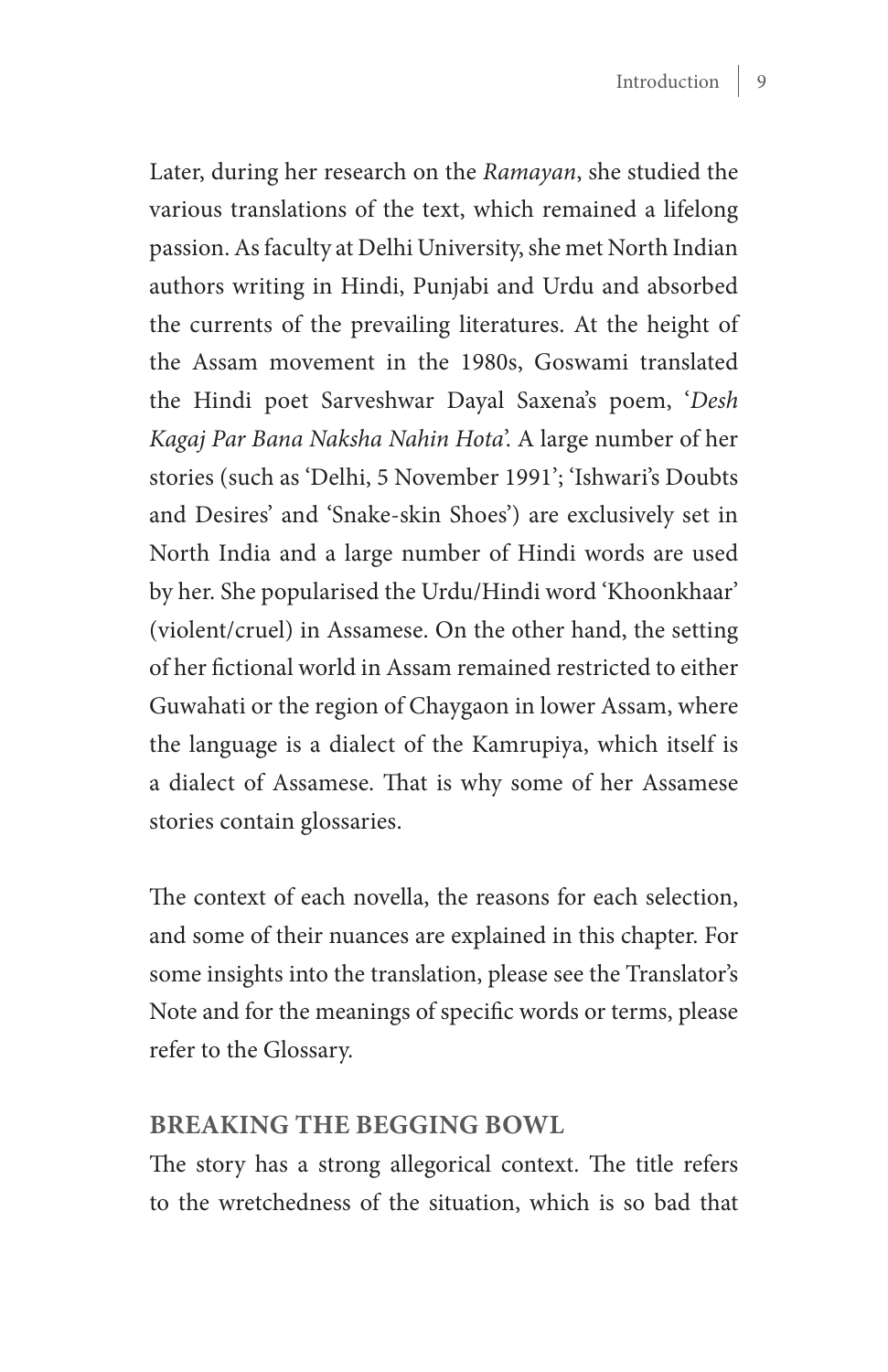the begging bowl, perhaps the last material possession of a beggar, breaks and the beggar is left with nothing.

'Breaking the Begging Bowl', is a grand tragedy, something on the lines of Bertolt Brecht's *Mother Courage and Her Children*, and J.M. Synge's *Riders to the Sea*, where, in the midst of the demands of patriarchy and an oppressive society, and destiny's cruel joke, stands a woman, battered and bruised, yet struggling to survive until the end.

This woman is Phuleshwari, a lower-caste woman in the rural parts of Kamrup district in Assam. As the story begins, she is accused of doing something she did not do. Then her husband dies and things go downhill from there. Her elder daughter is widowed; her son joins the burgeoning insurgency movement and her younger daughter grows up to be a loner. To make matters worse, a piece of land belonging to her daughter's dead husband is grabbed by an opportunist leader of the community.

Indira Goswami tells this story of singular tragedy with stark prose, incisive observation and visceral imagery, where, while she empathises with every one of her characters, she spares none. Instead of taking sides and making comments, she lets the readers confront the reality on their own. She does so with the expert use of a host of literary and stylistic devices, such as the use of the local fauna not just to underscore the region where the story is set, but also to highlight the emotional state of her characters. The Chaygaon region, where the story is set, is traditionally known for its fertile land, washed over not just by the mighty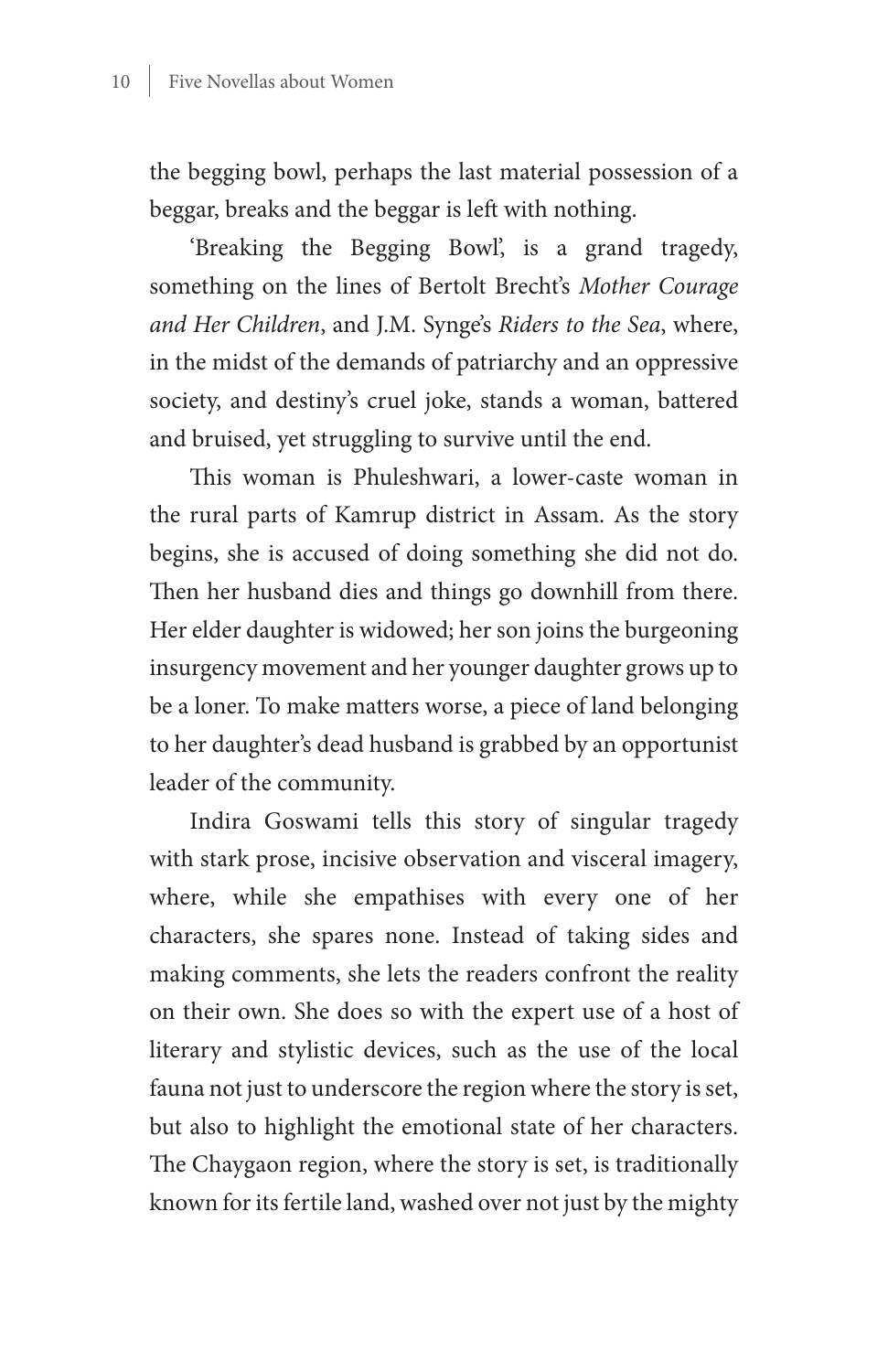Brahmaputra, but also by its various tributaries. Fish are aplenty here, and thus naturally, Goswami makes generous use of fish imagery. She also uses the onomatopoeic sounds of the region, from the sound of falling rain to the sound of weeping, to great effect.

However, where Goswami succeeds the most, in the context of this story, is the use of the local dialect. It is said that in Assam, the spoken language changes every 14 kilometres. The local language used here is a version of the Kamrupiya dialect, widely used in its various forms, in the Brahmaputra valley of Lower Assam. The language, especially particular words, is so unique that in the original text, Goswami added a short glossary explaining the meaning of the words.

While the story doesn't refer to a particular date, from the clues available with the text (the reference to World War II and the reference to the insurgency moment), we can safely assume that the story is set between the late 1980s and early 1990s, the time when the government started its first major crackdown on the ULFA movement.

At the end, we must agree that Phuleshwari in the story is Mother Assam herself, and the problems and persecutions she faces are the problems of Assam, the struggle for the land, rural poverty, and most importantly, the insurgency movement.

#### **The Blood of Devipeeth**

The Kamakhya Dham, the abode of the Goddess Kamakhya, is a sixteenth-century temple set atop the Nilachal Hill, near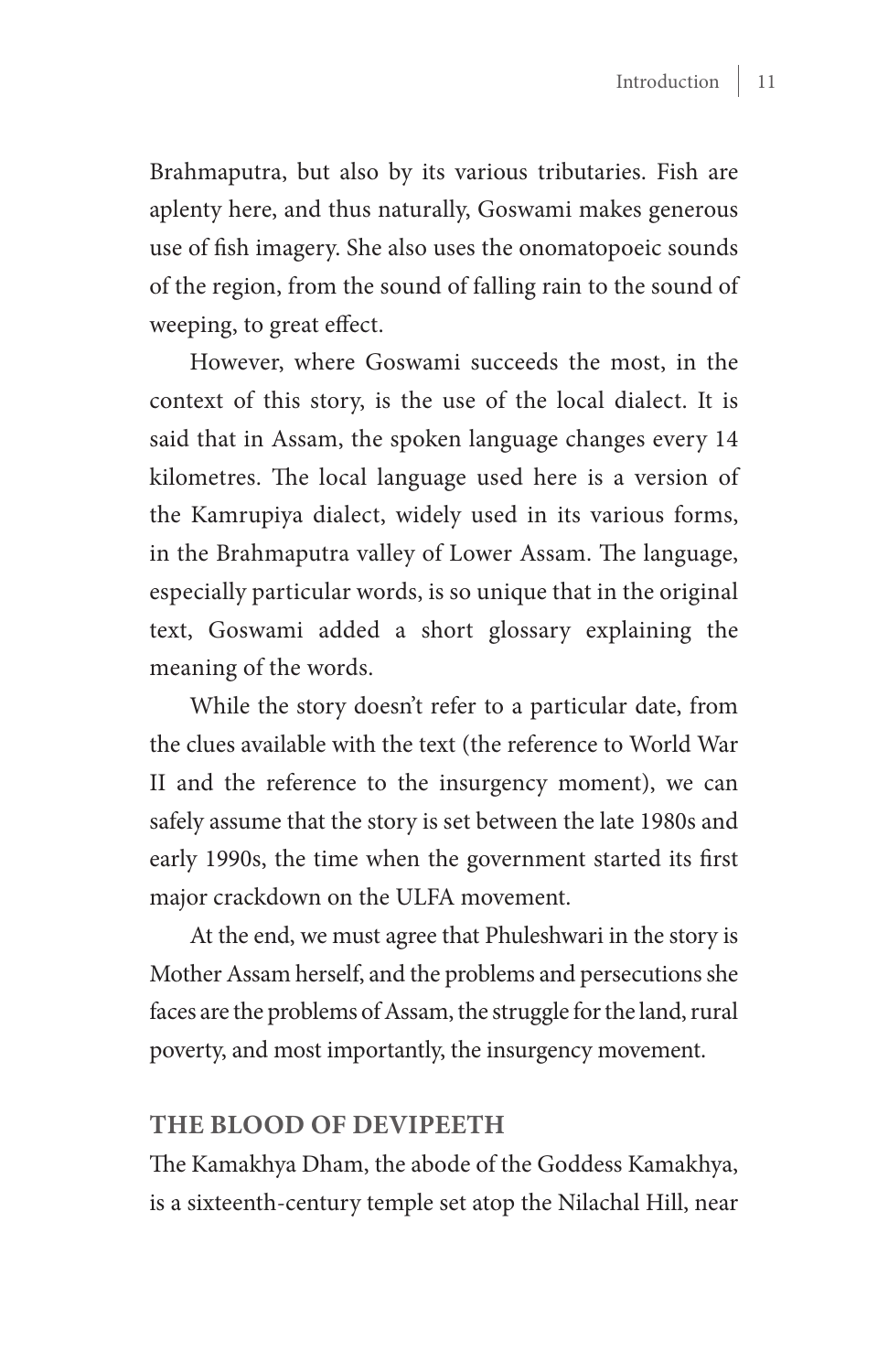the Brahmaputra River in Guwahati, Assam. It is a popular pilgrimage destination for the followers of the Shakti cult, who worship the Mother Goddess. The presiding manifest of the temple is a stone yoni (female generative organ). It is said that after Sati immolated herself at the sacrificial fire, Shiva roamed the world carrying her body on his shoulder. To save the world, Vishnu started dismembering the body with his chakra. During the process, the Goddess's yoni fell into the spot where the temple resides. It is one of the 51 Shakti Peethas related to the cult of Sati.

In the story, Padmapriya's father lives on the foothills near the long-winding stairs to the hill, called the Mekhela Ujowa Path. Mekhela Ujowa literally means 'lifting the mekhela'. It is called so because the stairs are so steep that women have to lift the hem of their lower garment to climb up.

'The Blood of Devipeeth' contains some of Goswami's pet themes, including her staunch opposition to animal sacrifice, an issue, which will find a devastating conclusion in her later masterpiece, *The Man from Chinnamasta.* Here, the Devipeeth serves as both the backdrop and the central symbol, in a story of a discarded woman finding her strength in a forbidden affair.

We do not know if something happened between Padmapriya and Shambhudev inside the cave, and frankly, it doesn't matter. Yet, the haunting scene, where Padmapriya follows Shambhudev to the darkness of the cave to find the golden flower, is the central motif of the text, very much like the Marabar Cave scene in E.M. Forster's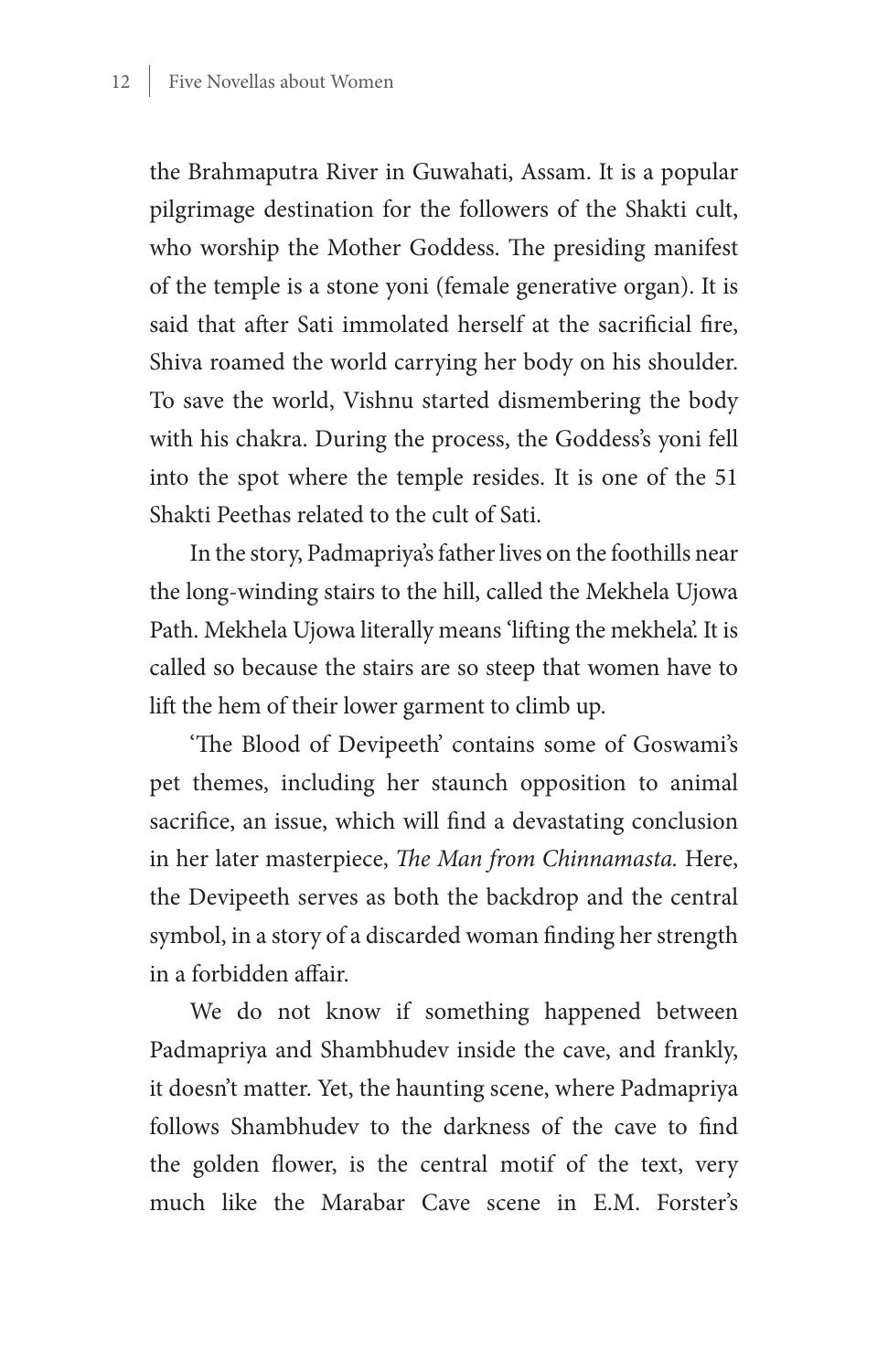*A Passage to India*. The only difference is that the experience gives her the courage to stand up for herself. However, nowhere is this use of a central image to support the narrative more evident than in 'The Blood of Devipeeth'. Here, the realistic narrative is broken into pieces to give way for the symbolic one. We scarcely know what transpired between Padmapriya and her estranged husband. What we know is that Padmapriya is lost and must find her way. She starts her journey as the sacrificial buffalo (hence the affinity with the scimitar-wielding Shambhudev), and ends up as the enlightened one, who witnesses the Goddess dancing.

Thus, the scenes involving the buffalo sacrifice, the white Kunda flower and the pilgrims climbing up the hill, which Goswami uses repeatedly like a poetic refrain, must be read both as a realistic description of the surroundings and Padmapriya's inner turmoil. Here, the only way we can enter into the inner world of Padmapriya's mind is how she interacts with her surroundings. This is why she wants to sacrifice herself like a buffalo. This is why she becomes obsessed with finding the white flowers. This is why her transgressions with both Seng, the dwarf, and Shambhudev, the man who performs the animal sacrifice.

This also illuminates how Goswami uses the colours white and red to signify the process through which her heroine will come to terms with her reality. Padmapriya is discarded by her husband because of a white vitiligo mark on her back. After the initial trauma, she takes refuge in the power of the Goddess.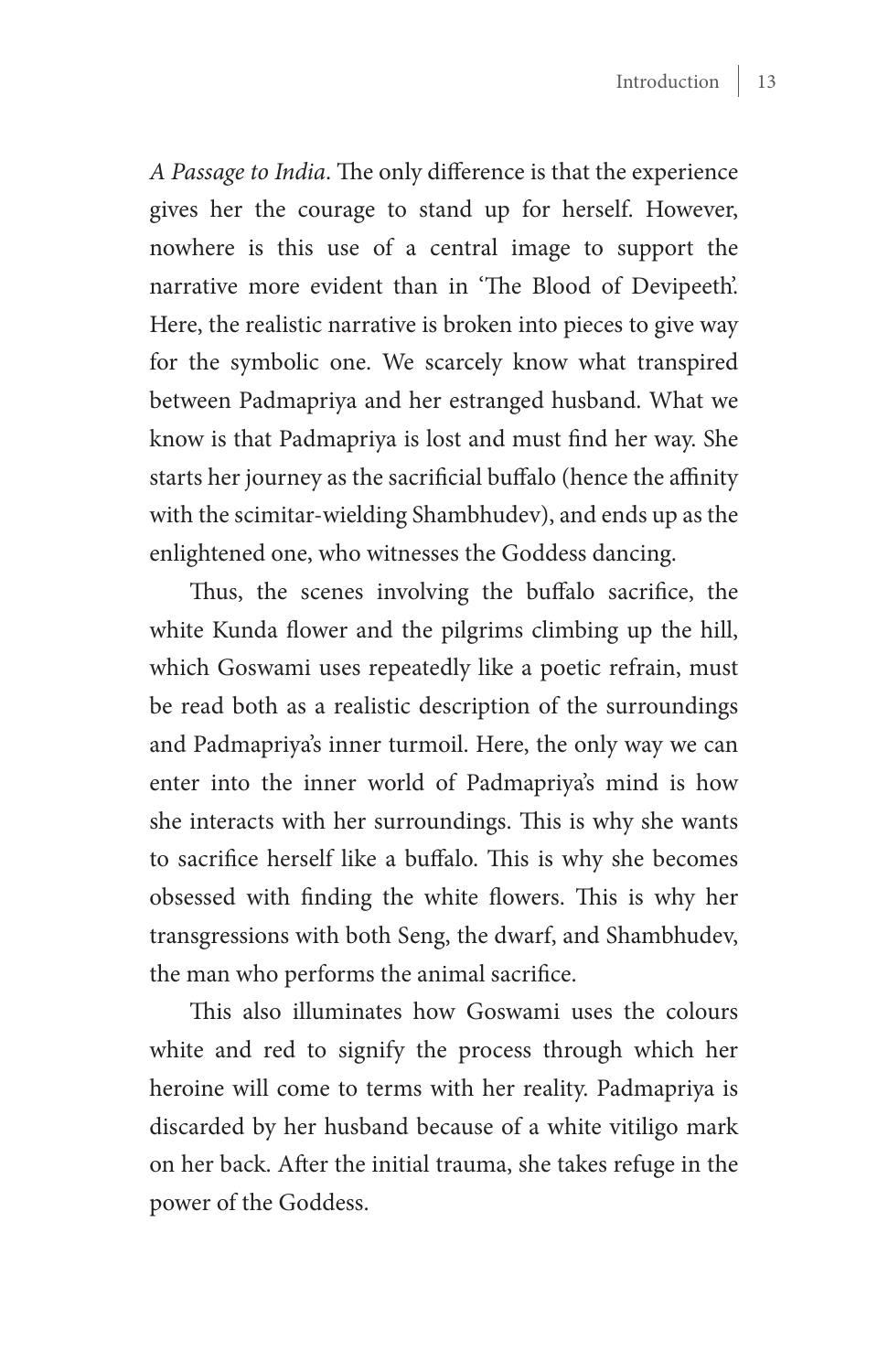There is a legend attached to the image of the Goddess dancing naked on the full moon night. It was said that the Goddess danced naked in the temple on the moonlit night and the chief priest was the only person who was allowed to witness this divine manifestation. When the news of this miracle reached the king of the Koch dynasty, Naranarayan, he expressed a desire to witness the dance. He was the king, so the chief priest could not deny him. On the next full moon night, the king stood outside the temple and peeped through a hole to witness the dance. The Goddess was understandably angry. She struck the priest blind and ordered the king never to set foot in the temple again. To atone for his sins, king Naranarayan rebuilt the temple as it stands today, and until this day, his descendants do not visit the temple.

#### **Delhi, 5 November 1991**

Not much of Indira Goswami's writing on Delhi has been translated into English. This is the reason why '5 November 1991' has been included here.

The title refers to the 1991 Delhi hooch tragedy, which killed 199 people. Most of those who died were casual labourers and rickshaw-pullers, who had consumed Karpoor Asav or sura, a so-called ayurvedic medicine. The liquor was manufactured by a firm called Karnal Pharmacy, based in Ghaziabad in Uttar Pradesh. Tests confirmed that the substance contained methyl alcohol.

Goswami narrates the horrors of this singular tragedy from the point of view of a woman, who starts as an outsider